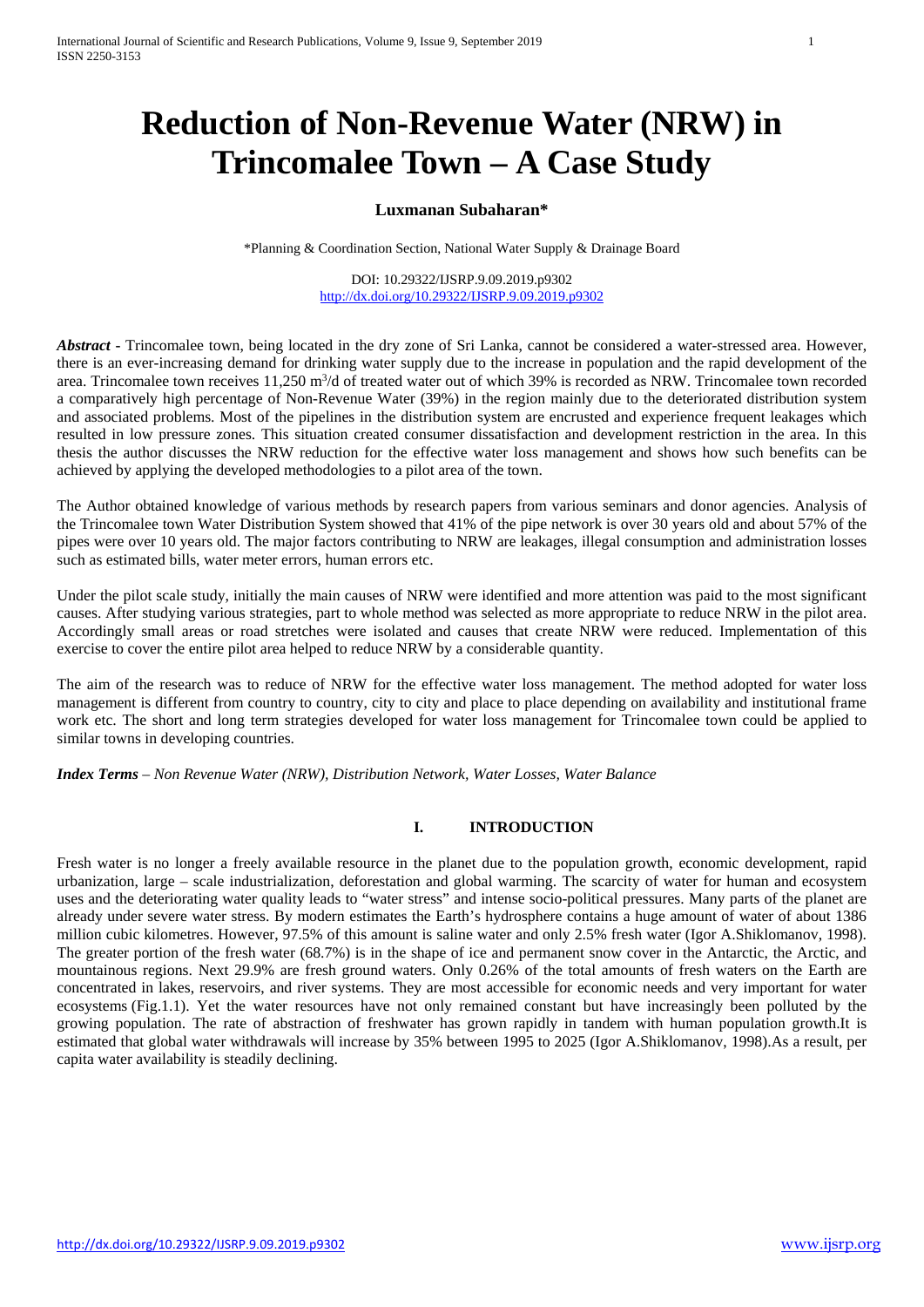International Journal of Scientific and Research Publications, Volume 9, Issue 9, September 2019 2 ISSN 2250-3153



*Fig. 1.1 Global Freshwater Availability (ref.IgorA.Shiklomanov, 1998)*

The water scarcity situation will get worse in the world's urban areas where over 50% of the world's population live. Between 2000 and 2030, it is projected that there will be an increase of urban population of 2.12 billion, with over 95% of this increase expected to be in low – income countries (UN – HABITAT's state of the world's cities report 2006/2007).Parallel with this growth in population, the demand for drinking water has been increasing rapidly in urban areas of developing countries.

The WHO report of global annual assessment of sustainable and drinking water 2008 shows spreading of recent demarcation of water stress situation which shows in fig.1.2.Accordingly, current situation is not favourable that most part of the world suffered without access to drinking water and this will continue to be worst in next millennium. Hence it is important to pay more attention to avoid such situation for betterment of the society.

In the year 2006, 0.9 billion people of the world population were without access to safe drinking water supply from 1990 to 2006 approximately 1.56 billion people gained access to improved water facilities. Accordingly, 87% of world population used drinking water from improved sources as compared to 77% in the year 1990.

In 2002, 82% of the Asia and pacific region had gained access to improved water supplies and the increase of approximately 758 million people since 1990.In Sri Lanka access to improved water supplies in urban are 90% and rural 72% and island wide 78%.The millennium development Goal (MGD) target for improved safe drinking water supply is to have Rural 90% and urban 100% of the population in Sri Lanka by the year 2015 (Millennium Project 2005) Source "Asia water watch 2015 – WHO". However, by end of year 2015, 84.1% of the population has safe access to drinking water of which 43.5% is through piped water supply systems and 40.6% is through rural water supply systems.

It is a major challenge to cater for the new demand due to rapid urbanization and population increase in order to achieve millennium development goal objectives. New raw water sources and more treatment facilities are needed. Further to this, many of the water supply schemes have poor infrastructure or treatment limitations to provide more water. These situations are compounded by water losses occurring from pipe distribution and making it increasingly difficult to satisfy the growing demand. Water distribution losses (Non-Revenue Water) in the networks of developing countries are around more than 50% (Bill Kingdom 2006). In developing countries water sector policy makers and professionals need to have a shift in the way they manage water resources in urban areas, instead of focusing on only increase of treatment capacities, there is a need to apply water demand management.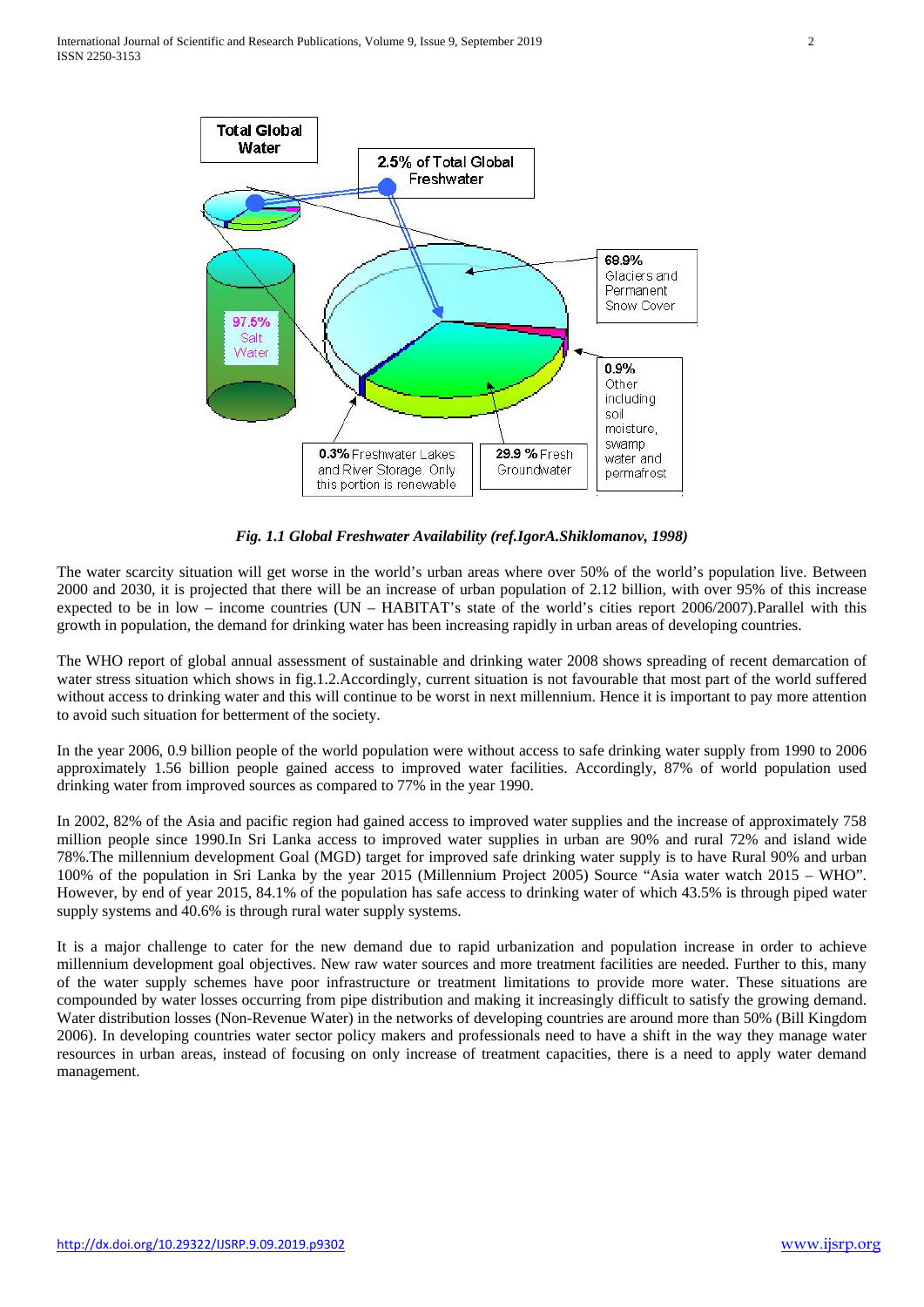Water losses in distribution system (33% NRW) where National Water Supply & Drainage Board (NWS&DB) maintain the schemes in Sri Lanka are at reasonable level among South Asian Countries. Non-Revenue Water (NRW 39%) in Trincomalee town has one of the highest value in the region. Trincomalee town has one of the comparatively oldest distribution systems in Sri Lanka. By reviewing the distribution system originally it had good system but periodical rehabilitation has not taken place and only day to day maintenance existed. Due to this passive management system, the following deficiencies are created at present as tabulated in fig.1.2.

|          | Unreliable service                             | Loss of<br>institutional<br>Image                       | <b>Frequent Tariff</b><br>increase                                   |                                                     | Consumer<br>dissatisfaction |                 |  |
|----------|------------------------------------------------|---------------------------------------------------------|----------------------------------------------------------------------|-----------------------------------------------------|-----------------------------|-----------------|--|
|          | <b>System Leaks</b>                            | Illegal<br>Frequent<br><b>Breakdowns</b><br>Consumption |                                                                      | <b>Estimated Bills</b>                              |                             |                 |  |
| Low      | <b>Meter Defects</b>                           |                                                         |                                                                      | <b>Meter Errors</b>                                 |                             |                 |  |
| Pressure | Meter Reading<br><b>Cycle Errors</b>           |                                                         | <b>Problems with Passive Water</b><br><b>Distribution Management</b> | <b>Meter Readers Malpractices</b>                   |                             | Loss Of Revenue |  |
|          | Uneven Water<br>Free Water<br>Supply<br>Supply |                                                         | Data Entry Errors                                                    | Limited Water Supply                                |                             |                 |  |
|          | Infrastructure<br>Damages                      | Need High<br>Capital<br>Investments                     | Water<br>Contamination                                               | High<br>Production<br><b>Energy Wastage</b><br>Cost |                             |                 |  |

## *Fig 1.2: Problems with Conventional Water Distribution Management*

## *Source: NWS&DB*

Reduction of NRW had been given less attention in early days in the water supply sector in Sri Lanka due to freely available raw water and less pollution. However, nowadays, the reduction of NRW has become a very important factor due to two main reasons, **such as high production cost and drinking water source scarcity**. Simultaneously much attention has been given to provide reliable service and consumer satisfaction. With these concepts passive management system has changed to active management system with more attention has been paid for distribution management with investment on rehabilitation to achieve following as tabulated in fig 1.3.

| Quality      | Good Institutional<br>Image   | Differ Tariff<br>Increase                                                    | Less Illegal<br>Consumption                                       | <b>Consumer Appreciations</b>   |                     |               |
|--------------|-------------------------------|------------------------------------------------------------------------------|-------------------------------------------------------------------|---------------------------------|---------------------|---------------|
|              | Less Pipe Damage              | Provide only essential<br>Meter Reading<br>cycle errors<br>free water supply |                                                                   |                                 |                     | <b>Energy</b> |
|              | 24/7 Water Supply             |                                                                              | <b>Sustainable Active Water Distribution</b><br><b>Management</b> | <b>Less Water Source Stress</b> |                     |               |
| <b>Water</b> | Less Complaint                | Less Data Entry<br><b>Errors</b>                                             | Appropriate Water<br>Meter Use                                    |                                 |                     | Saving        |
|              | Differ Capital<br>Investments | Satisfactory<br>Pressure                                                     | Low Production Cost                                               | Increased<br>Revenue            | Reliable<br>Service |               |

## *Fig 1.3: Characteristics of Sustainable Active Water Distribution Management*

*Source: NWS&DB*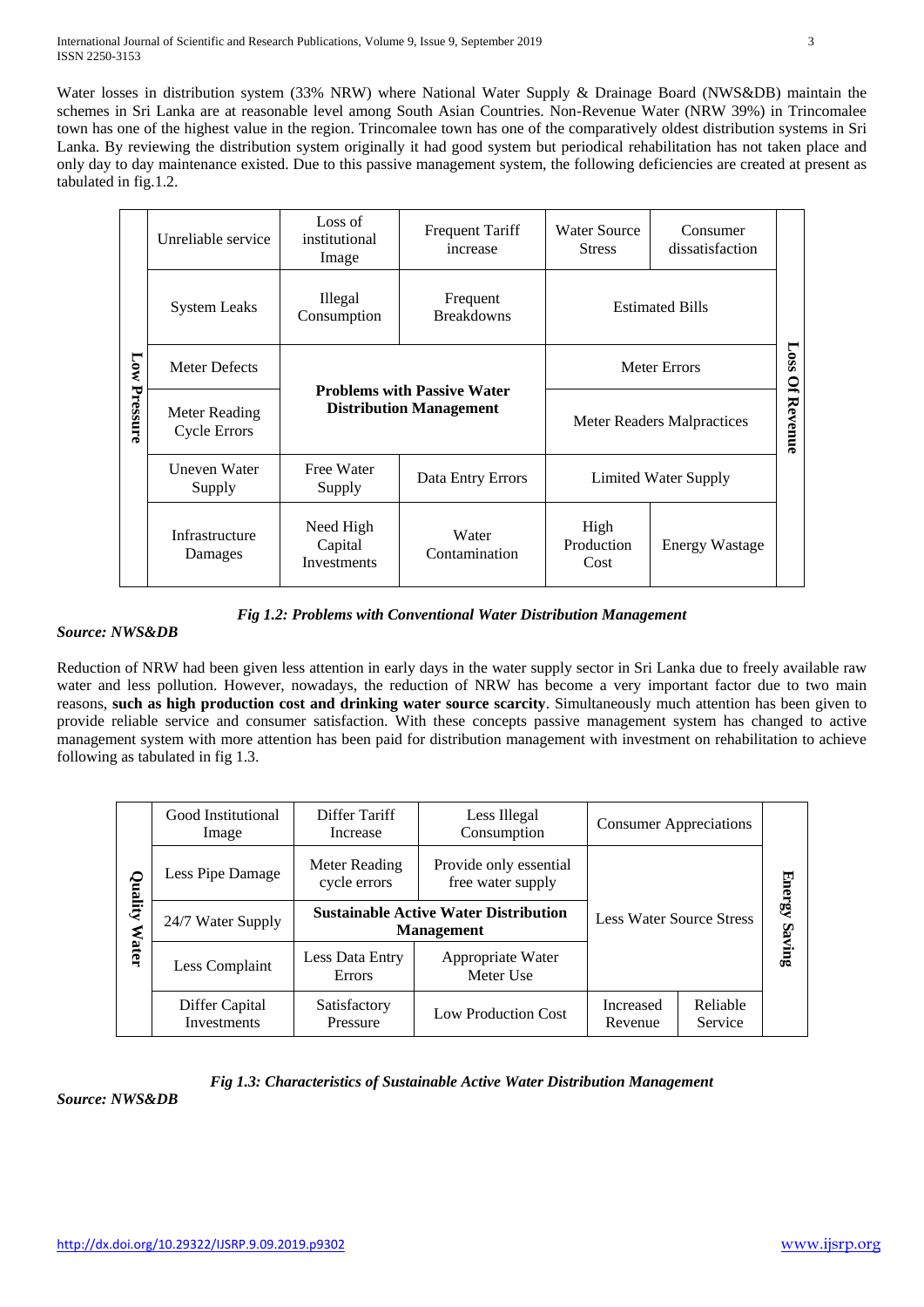International Journal of Scientific and Research Publications, Volume 9, Issue 9, September 2019 4 ISSN 2250-3153

Therefore, the water loss management can provide sustainable access to safe drinking water and achieve the MGDs (Target 10 of goal 7) of ensuring environmental sustainability. As such, water loss management is one of the main strategies to improve accessibility and reliability of water supply for the majority of residents in developing countries.

In Sri Lanka, water stress situation has not been experienced but other associated environmental problems are common due to rapid urbanization, deforestation and population increase. In general, water is difficult to purify, expensive to transport impossible to substitute, hence it is important to discuss about the effective distribution of drinking water in a pipe borne water supply system with minimum wastage.

#### **II. OBJECTIVES OF THE STUDY**

The broad objective of the study is to improvement of pipe borne water supply by reduction of distribution losses in Trincomalee town (A case study).

#### *Specific Objectives:*

The following specific objectives have been identified to achieve these goals:

- To evaluate the Trincomalee town water supply distribution management system and re -arrange the same with appropriate strategy to handle NRW
- To evaluate and characterize the water loss in the distribution system
- To develop short and long term strategies for the reduction of water losses in the distribution system to suit local conditions.

#### **III. LITERATURE REVIEW**

In February 2010, S.S.Devaraja has made a study on "Identification of a Methodology for reduction of Non-Revenue Water & Improvement of pipe borne water service in Colombo city". In this report the author study and analyse in depth the problem of Non-Revenue Water (NRW) in Greater Colombo distribution system and also discuss the reasons for the highest percentage (56%) in Colombo city and selection of appropriate methodology for water loss management.

In 2008, "Assessment of Non Revenue Water in Hantana Water Supply Scheme" was done by L.L.A.Peiris, N.D.K.Dayawansa and R.P.De Silva. In this report, a detail NRW reduction programme was carried out during October 2006 and May 2007 to determine and reduce the NRW of Hantana WSS. The average NRW in Hantana WSS is 36.12% where the real and apparent water losses are 9.18% and 26.94% respectively. According to the findings, rectification of water leakages does not significantly reduce the NRW of Hantana WSS.

Further studies has been done by ADB's Technical Assistance Consultant's namely "Sri Lanka: Capacity Development for Non-Revenue Water Reduction Project" for the Ministry of Urban Development, Water Supply and Drainage in February 2014.

Also, the studies on NRW reduction techniques were carried out in various countries/cities to reduce NRW within the specified target as mentioned in Table 2.1.

| <b>City or Country</b> | Current NRW $(\% )$ | <b>Specified Target</b>      |
|------------------------|---------------------|------------------------------|
| Colombo                | 56                  | NRW under 40%                |
| Hantana WSS            | 36.12               | NRW under 30%                |
| Malaysia               | 36.4                | NRW under 25%                |
| Italy                  | 30 to 40            | Acceptable long term NRW 15% |
| Korea                  | 29.3                | NRW under 15%                |
| Finland                | 12 to 25            | NRW under 10%                |
| Hong Kong              | 30.5                | Real Losses 16% in 20 years  |
| <b>Bangkok</b>         | 38.8                | NRW not to exceed 30%        |

*Table 2.1: NRW as % of System Input Volume against the Specified target – A.O Lambert (2001)*

#### *Definition of Non – Revenue Water (NRW):*

The NRW define as the quantity of water that does not earn revenue to the organization, expressed as a percentage of the net production. The major cause for NRW are water leakage, illegal consumption, administrative losses, legitimate free water uses such as un – metered supplies, fire fighting, stand post supplies etc. Percentage of NRW can be expressed as,

$$
NRW = \left[\frac{Q_{supply} - Q_{Billed\ Amount}}{Q_{supply}}\right] x\ 100
$$

#### **IV. METHODOLOGY**

**Pilot Scale Studies**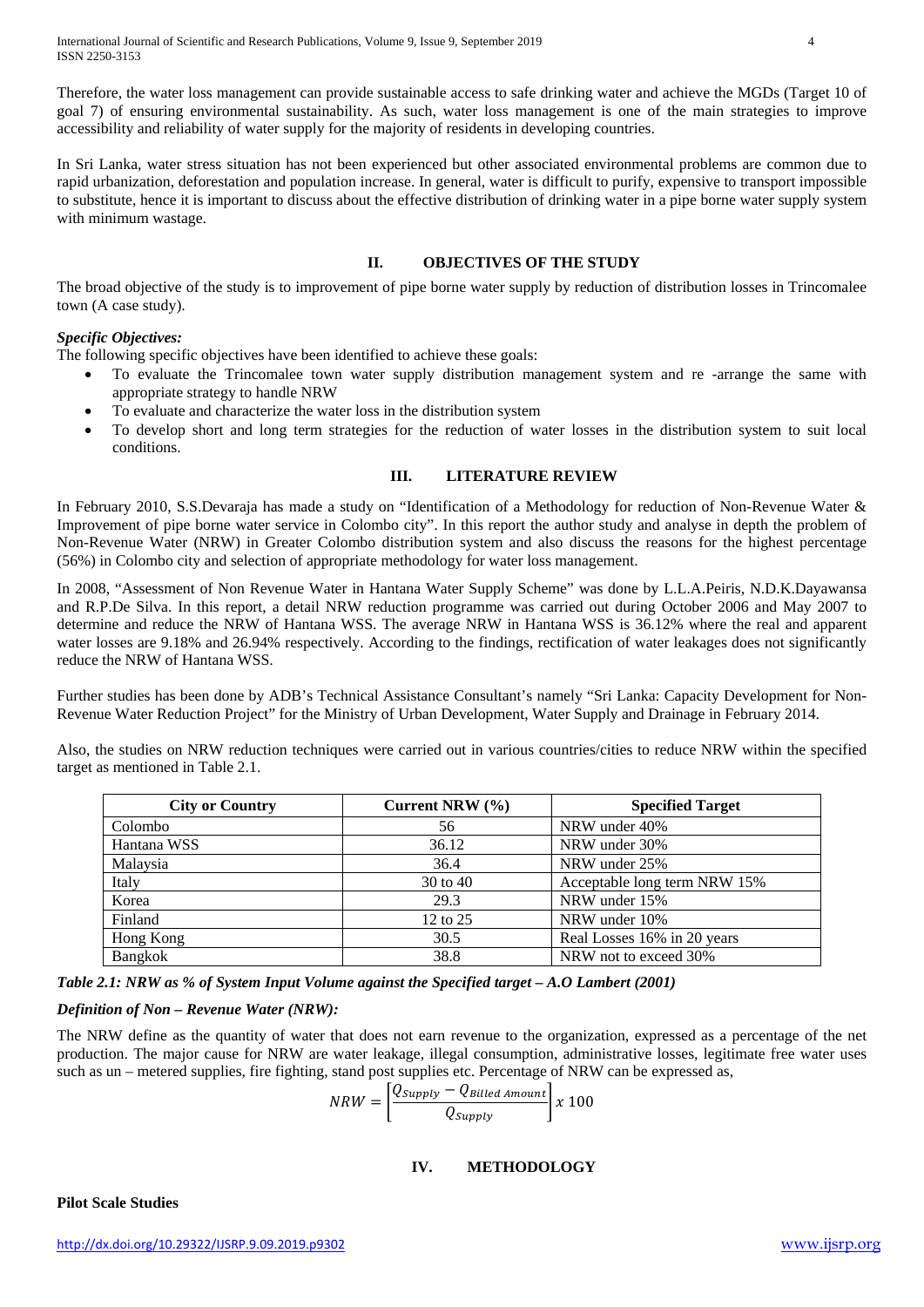To identify the methodology to reduce NRW, a pilot project was implemented in zone 01 located in the southern part of Trincomalee town. Also, this area was selected for the pilot study because all three communities are residing and the area was easily isolated and a flow meter was installed to measure the inflows. This area include of 2,107 water connections. Studies commenced with assessment of initial NRW.

According to literature review, there are several methods available to reduce water losses in distribution systems. However most of the methods are not favourable to the local situations. Therefore, pilot scale studies were initiated at very basic level with house to house survey to find out causes for water losses. This strategy was conducted with the help from trained technical staff such as site OIC and Engineering Assistants under my supervision to identify illegal connections and service leaks. Meter accuracy with scaled one litre bottle, defective meter replacement, finding reasons for estimated bills and their solutions, identifying appropriate method to get meter readings from house closed premises etc.

Further, leak survey was planned to identify visible leaks by the same studies groups. In addition, to the day time leakages, most of the leaks are visualized and during night and at the same time pipe leakages at culvert crossings were examined by special teams with instruments.

Night leak survey was implemented and step testing was carried out section – wise to identify heavy leakage areas.

| S.No | <b>Steps</b>                       | <b>Activities performed</b>                            |  |  |
|------|------------------------------------|--------------------------------------------------------|--|--|
|      |                                    | Detailed literature review on existing distribution    |  |  |
|      |                                    | network of Trincomalee town at Regional                |  |  |
| 01   | Desktop study                      | Manager's Office. This was done before the field       |  |  |
|      |                                    | studies and which was done between June -              |  |  |
|      |                                    | December 2015                                          |  |  |
|      |                                    | reports,<br>policy<br>documents,<br>Analysis<br>of     |  |  |
| 02   |                                    | procedures, zone isolation, identification of bulk     |  |  |
|      | Analysis of existing datas         | meters etc. This also was done between June -          |  |  |
|      |                                    | December 2015                                          |  |  |
|      |                                    | By using digital distribution map, Trincomalee         |  |  |
|      | Identification of sub zones        | town is divided into 05 zones for which each           |  |  |
| 03   |                                    | zone can be easily look after by one officer with      |  |  |
|      |                                    | two gangs. This was done during desktop study          |  |  |
|      | Identification of pilot study area | Pilot study area was identified using the digital      |  |  |
| 04   |                                    | distribution<br>having<br>map<br>and<br>the<br>natural |  |  |
|      |                                    | boundaries in order to isolate the area clearly and    |  |  |
|      |                                    | a flow meter will be installed                         |  |  |
|      |                                    | The field observations were carried out between        |  |  |
|      | <b>Field Observations</b>          | January 2016 to June 2016. Two groups were             |  |  |
| 05   |                                    | fielded headed by a EA from Regional Manager's         |  |  |
|      |                                    | office under my direct supervision. The other          |  |  |
|      |                                    | facilities such as vehicle, labours, and stationeries  |  |  |
|      |                                    | were provided by NWS&DB.                               |  |  |
|      |                                    | Data Analysis and Calculations were done to            |  |  |
|      | Data Analysis                      | evaluate the state of NRW and modifications            |  |  |
| 06   |                                    | were made then and there to improve NRW.               |  |  |
|      |                                    | Improvement made was again evaluated for               |  |  |
|      |                                    | effectiveness.                                         |  |  |

## **Steps of Research Methodology**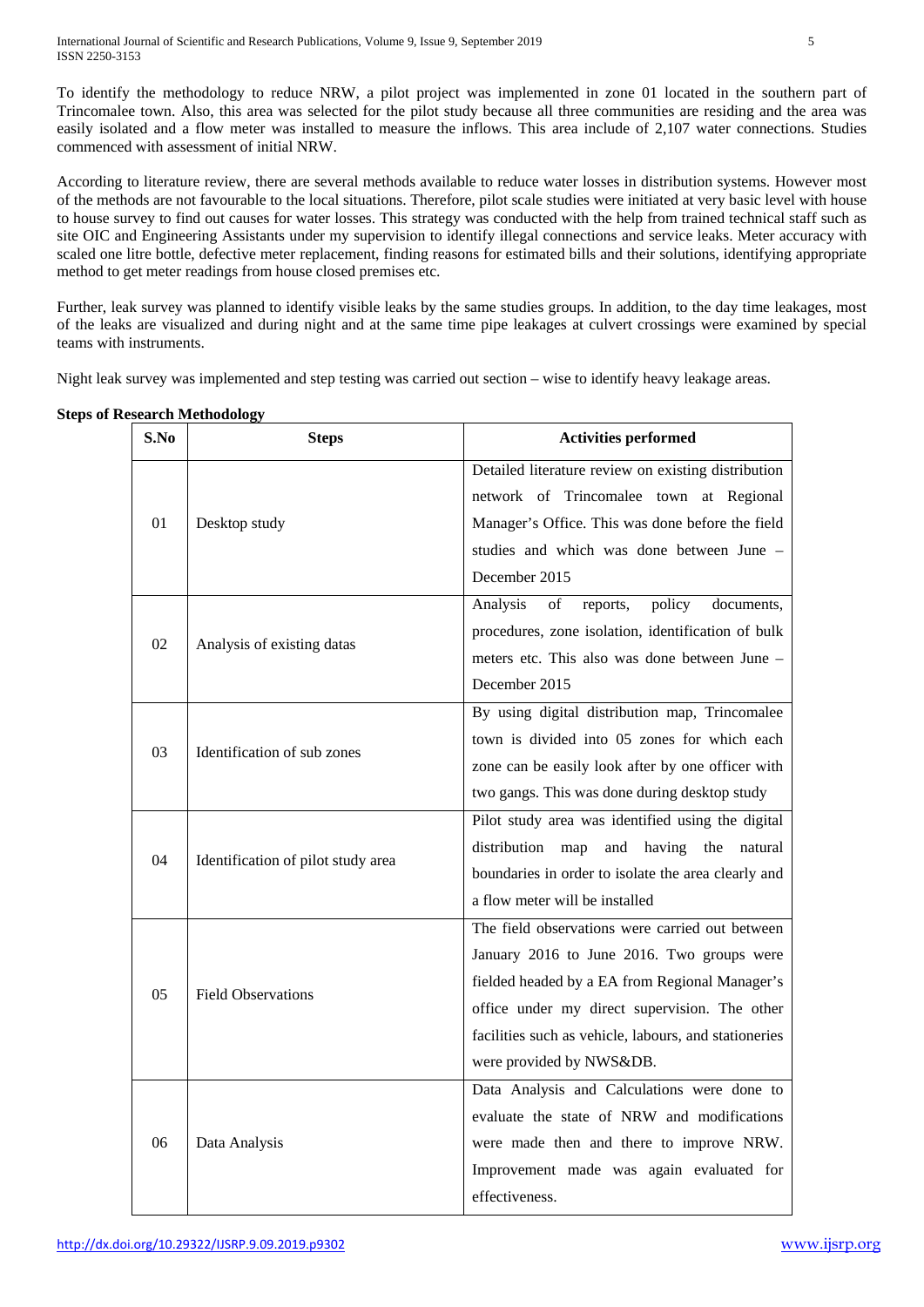## **V. OBSERVATIONS & DATA ANALYSIS**

By reviewing of actual NRW in Trincomalee town, it has been noted that the gradual increase and no significant difference between the figures over the past 5 years period. Increasing water demand met with increasing supply quantity as conventional method of finding solution for low pressure zones. When the loss management is taken into account, this is not the best practice because this will result not only in wastage of water but also cause damage the infrastructure due to leakages.

|                   |       | Year  |       |       |       |       |       |       |       |
|-------------------|-------|-------|-------|-------|-------|-------|-------|-------|-------|
| <b>NRW</b><br>(%) | 2007  | 2008  | 2009  | 2010  | 2011  | 2012  | 2013  | 2014  | 2015  |
|                   | 38.29 | 38.11 | 37.67 | 37.98 | 38.44 | 39.56 | 40.15 | 39.89 | 39.45 |

*Table 4.8:Non-Revenue Water in Trincomalee town from 2007 to 2015* 

*(Source: NWS&DB Past Records)*



*Fig 4.8: Non-Revenue Water in Trincomalee town from 2007 to 2015*

## *Water Balance*

Practicing of the IWA format for water balance analysis is the first step in getting started with a water loss reduction programme. Knowing various components of consumption and losses will give an idea of where the losses are occurring and it magnitude. This will help to identify key resulted areas with priority order to give more weight age to reduce water losses. Hence the calculations help to estimate value of leakage and derive a leakage management programme.

Components of the water balance for Trincomalee town distribution in year 2015 (water volumes in  $m^3$ /year) are illustrated figure 4.10.

| System input<br>volume<br>2,895,693 | Authorized<br>consumption<br>2,076,510 | <b>Billed Authorized</b><br>Consumption<br>1,766,372<br>61% $(+/- 4%)$ | Revenue Water<br>1,766,372<br>61\% $(+/- 4\%)$          |
|-------------------------------------|----------------------------------------|------------------------------------------------------------------------|---------------------------------------------------------|
| 100%<br>$(+/- 3%)$                  | 71%<br>$(+/- 4\%)$                     | Unbilled Authorized<br>Consumption<br>310,138<br>$10\% (+/-5\%)$       | Non-Revenue Water (NRW)<br>1,120,321<br>$39\% (+/-4\%)$ |
|                                     | Water Loss                             | <b>Apparent Losses</b>                                                 |                                                         |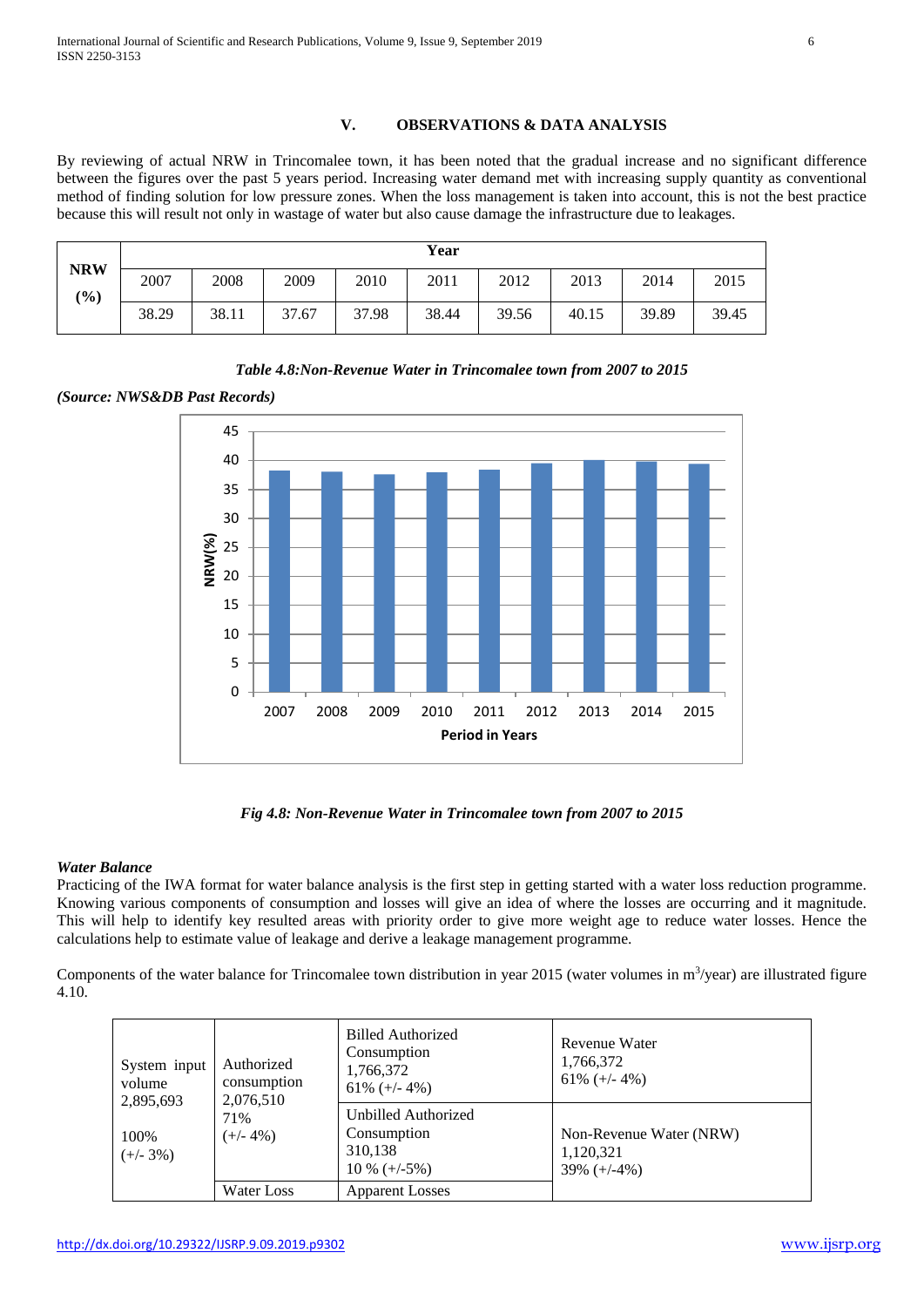| 810,183<br>29% | 260,612<br>$9\%$ (+/- 2.4%)   |  |
|----------------|-------------------------------|--|
| $(+/-5%)$      | <b>Real Losses</b><br>549,571 |  |
|                | $20\% (+/-5\%)$               |  |

*Fig 4.10: Water Balance in Trincomalee town in year 2015*

#### **VI. CONCLUSIONS AND RECCOMMENDATIONS**

After the comprehensive study carried out about water loss management with literature review and data analysis which helped to gain a sound knowledge about the subject and the Trincomalee town water distribution system, the following conclusions could be drawn and recommendations made to improve the NRW and the service level in Trincomalee city water facilities to provide customer satisfaction.

#### **Conclusions:**

At present, NRW of Trincomalee town water supply is relatively high compared to other similar cities in the region. The main causes of NRW in Trincomalee town is water leaks followed by illegal connections & illegal re-connection , un-recording customer meters, defective meters, estimated bills and inaccuracy/inconsistency in meter reading. The age of the distribution network also made significant impact on high NRW.

A pilot study was conducted within the isolated manageable area with limited number of connections or one feeding point which is one of the best practices of conduct water loss management suitable to any city in the world.

Based on the pilot study, it reveals that, to get the effective water loss management, awareness and commitment of all NWSDB staff members, from top to bottom are very important. Further, awareness of consumers too is essential to get information about illegal consumption, defective meters and water leakages etc.

## **Recommendations:**

Based on the study, it is recommended that:

- 1. In the short term strategies to be implemented to reduce water losses are:
	- a) Implement water balance by using IWA mechanism
	- b) Implement zonal management system
	- c) At least to physically monitor with water consumption according to the number of houses, since it is difficult to isolate areas due to lack of information about the system layouts etc.
	- d) Implement night visible programme by using zone officers
	- e) Introduce proposed meter reader rotation system within the zone
	- f) Identify high income connections and installed high accuracy water meters
	- g) Outsource possible maintenance work and pay more attention for preventive maintenance programme, monitoring of activities and active leak control works
	- h) Improve repair techniques and workmanship with adopting training programmes
	- i) Carry out map updating with field data
	- j) Conduct programs for Re-training of staff on improved and latest methods of water loss management
	- k) Identify key areas and implement monitoring programme accordingly
- 2. In order to achieve significant gains in reducing and managing water losses, the following long term strategies for Trincomalee town need to be carried out:
	- a) Policy to be developed to have minimum pipe lines in a road with consideration for further developments and high excavation cost such as limiting to two rider mains each side of the road and feeder and trunk mains
	- b) Policy to be developed to provide individual connections from rider mains
	- c) Smaller diameter deteriorated pipes to be replaced
	- d) Development of distribution model and calibration
	- e) Feeding areas of Andankulam reservoirs to be isolated by rearranging distribution system
	- f) Establishment of DMAs with limited number of connections
	- g) Map updating by using modern technologies such as CTC cameras, metal detectors, non-metallic detectors etc. to identify unknown branches
- 3. IT enabled system in the NWS&DB should be developed to accommodate IWA water balancing mechanism and derive and present performance indicators such as UARL and ILI to evaluate the condition of distribution system.
- 4. Benchmarking of Regional Manager's office, Area Engineer's office and each OIC offices with selected parameters such as per m<sup>3</sup> revenue, staff per 1,000 connections, collection efficiency, debtage, supply per connection, NRW etc. is vital in order to motivate the management and staff to improve them.
- 5. Distribution improvement should be carried out with proper evaluation of ELI, so that the available funds could be invested optimally.